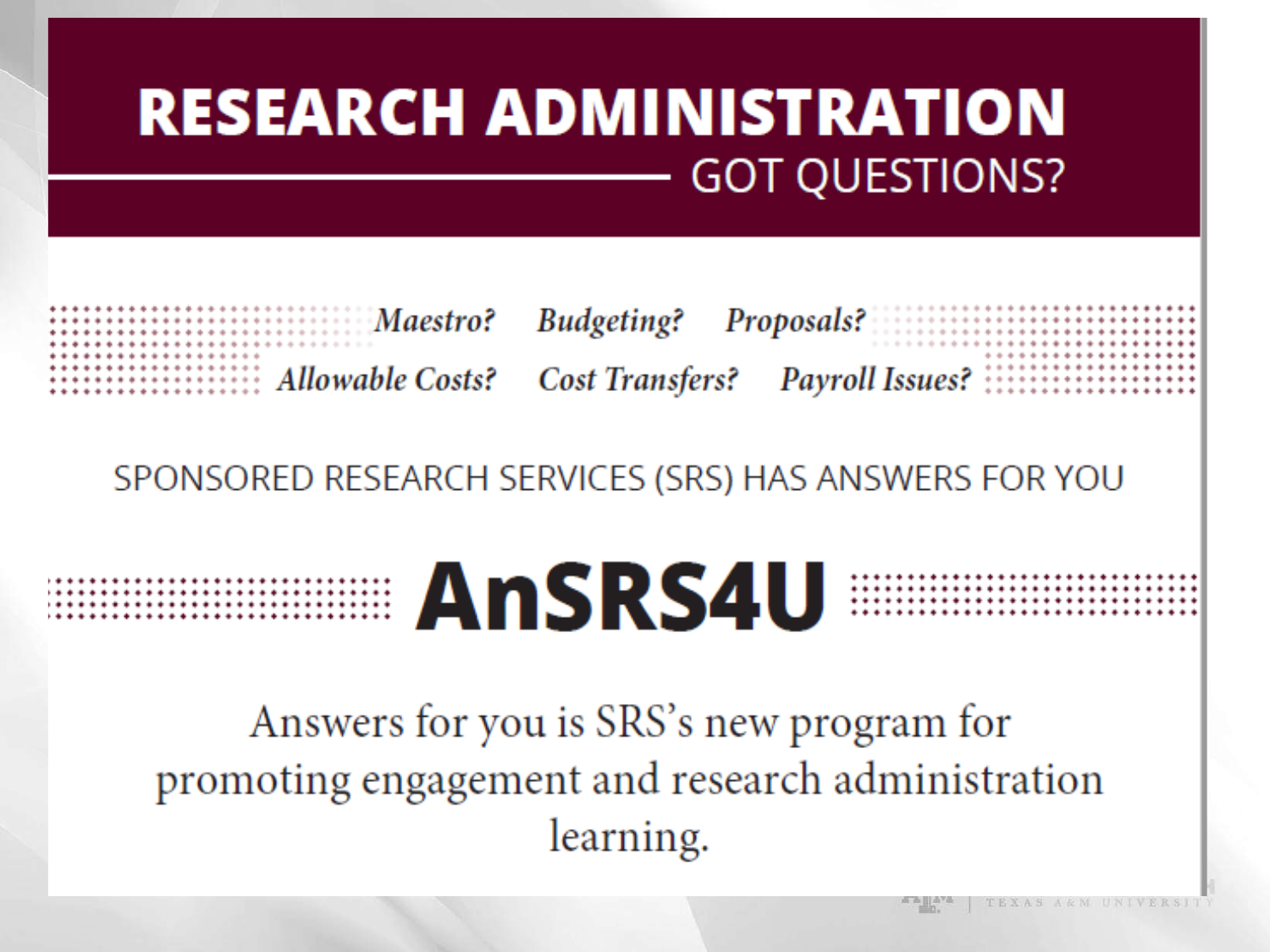#### Welcome to AnSRS4U

SPONSORED RESEARCH SERVICES HAS ANSWERS FOR YOU

Answers for you is SRS's new program for promoting engagement and research administration learning

Due to COVID-19, Presentations are offered remotely via Zoom

Join our Listserv to get updates on **AnSRS4U** presentations and other important research administration news. E-mail [AnSRS4U@tamu.edu](mailto:AnSRS4U@tamu.edu) or Rachel Vaughn at [rvaughn@tamu.edu](mailto:rvaughn@tamu.edu) to be added to the group.

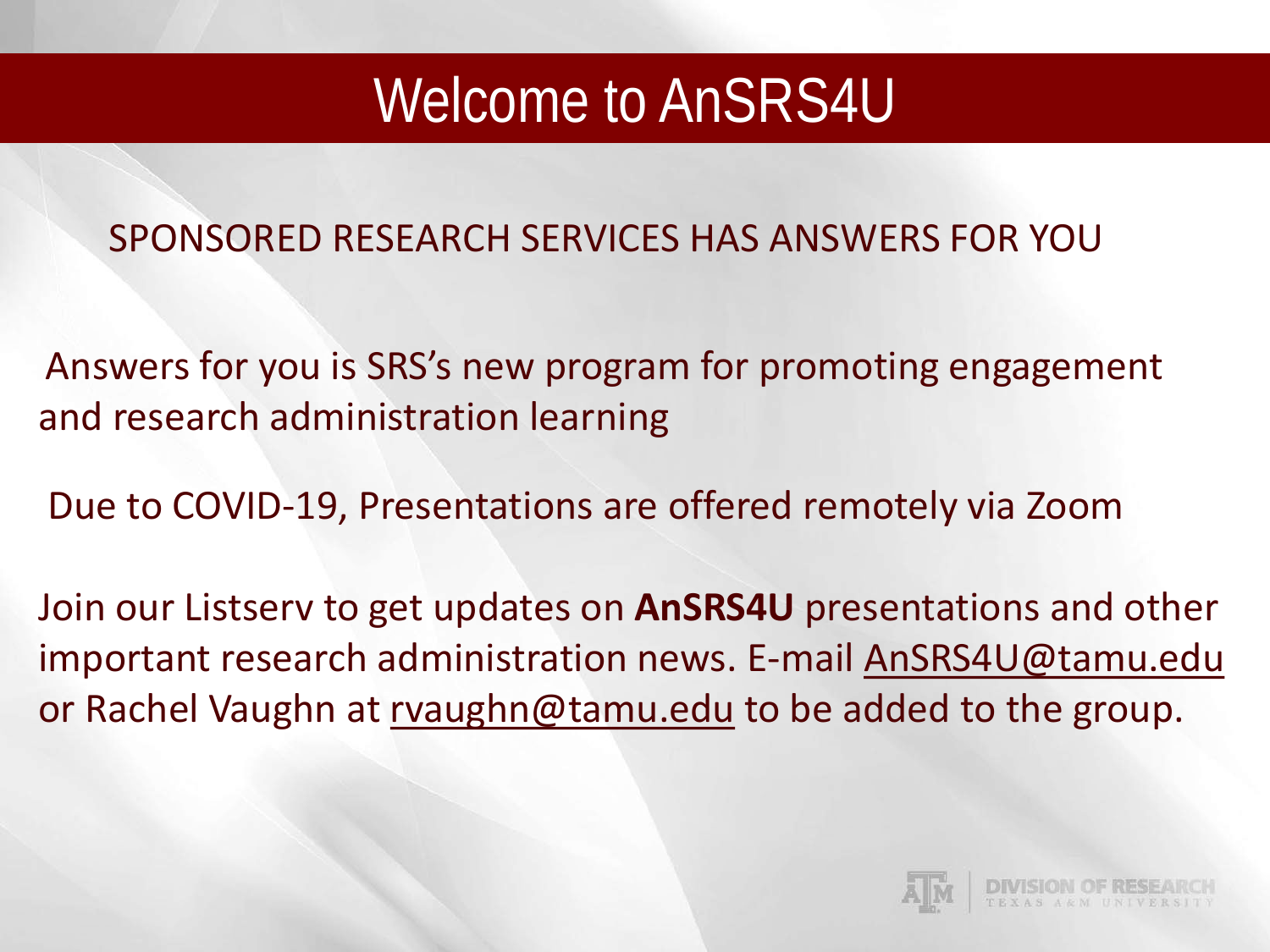#### Texas A&M Sponsored Research Services

# COVID-19 Questions and & Answers Regarding Sponsored Research

Update From Kristi Billinger, SRS Executive Director on how SRS is continuing to operate during the COVID-19 Pandemic

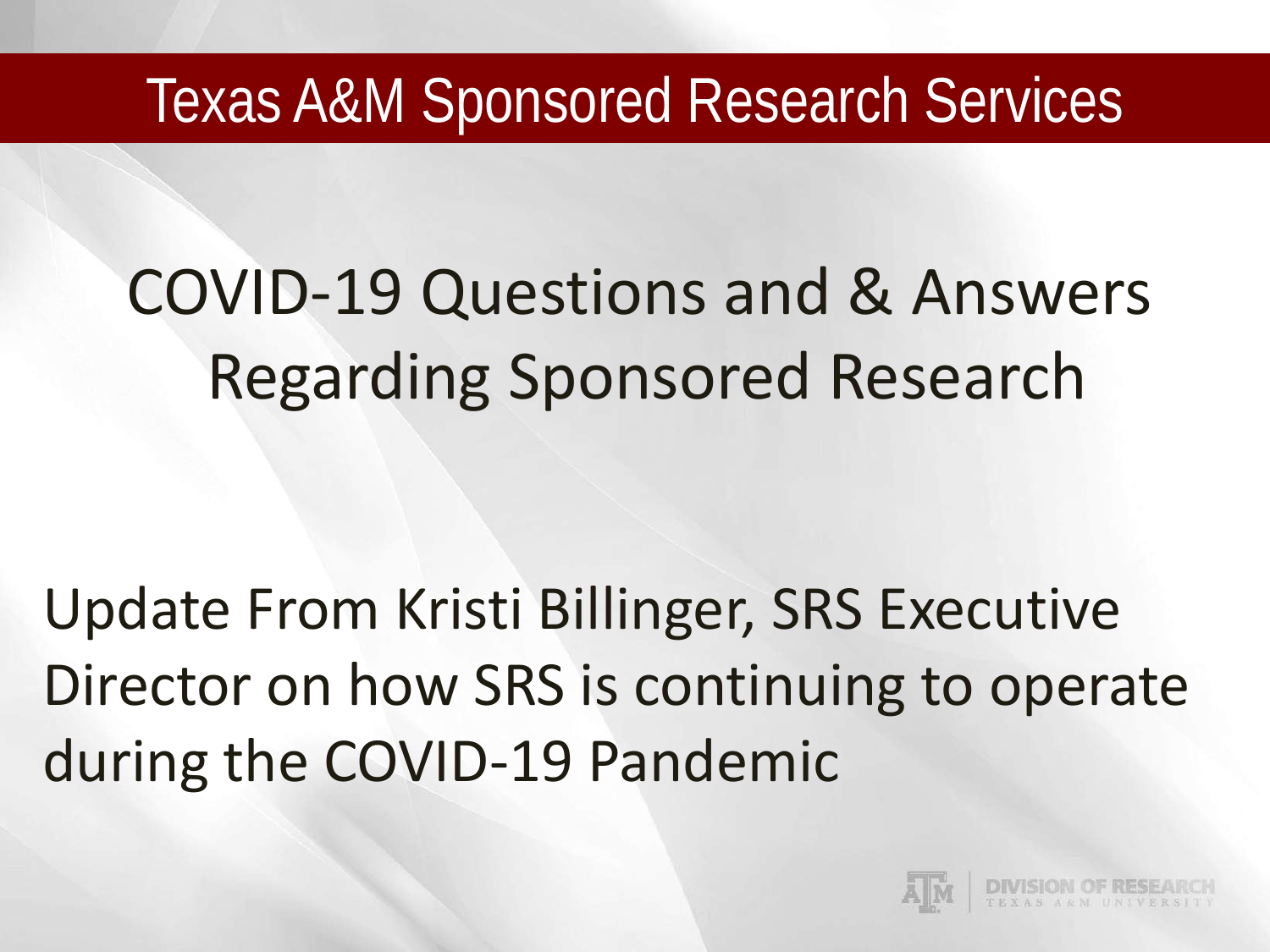### Questions / Answers

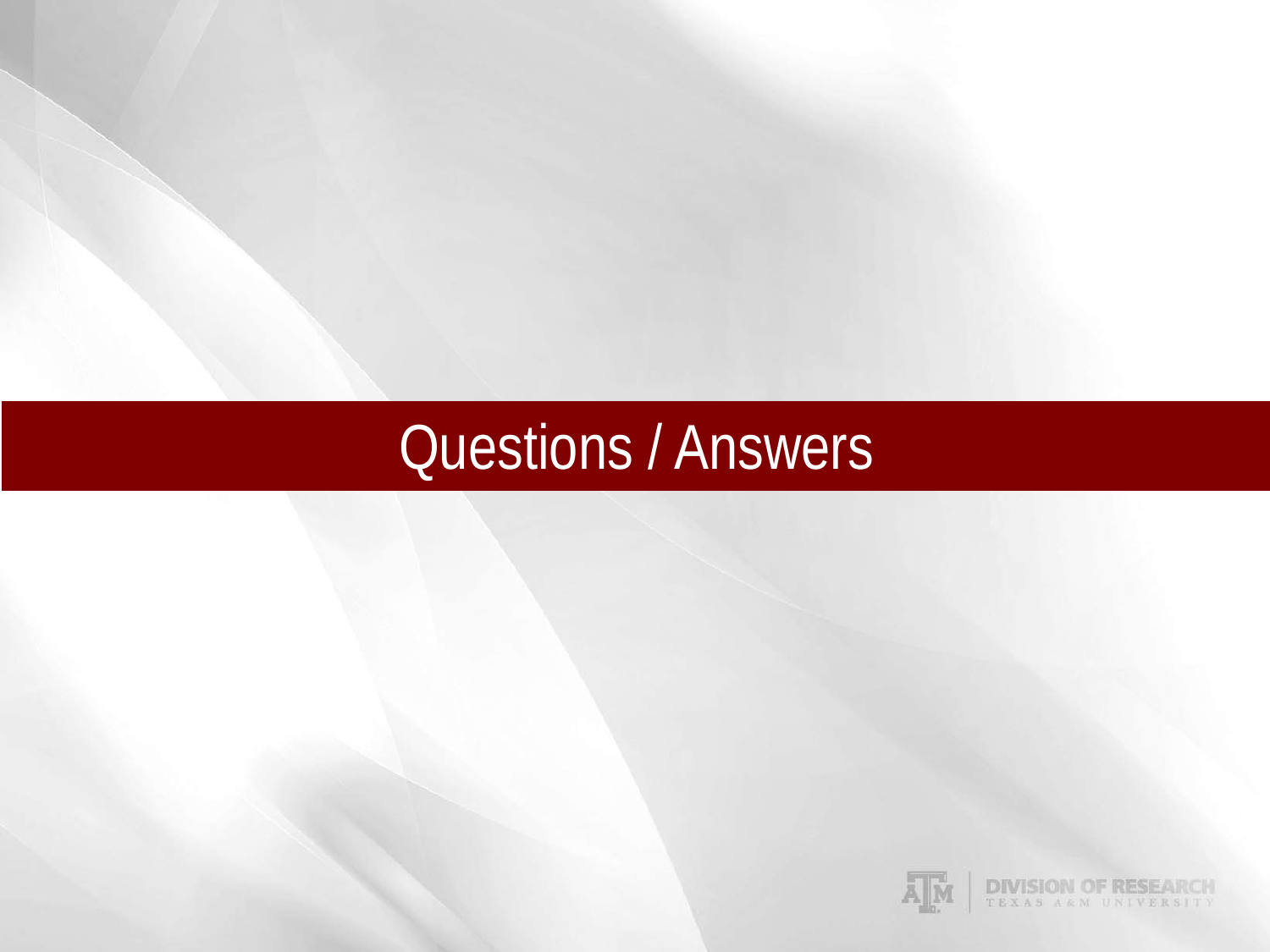## Question: How can I reach my SRS contact?

Answer: As with other units, some SRS staff will be working remotely. They will still respond to emails and voicemail as normal.

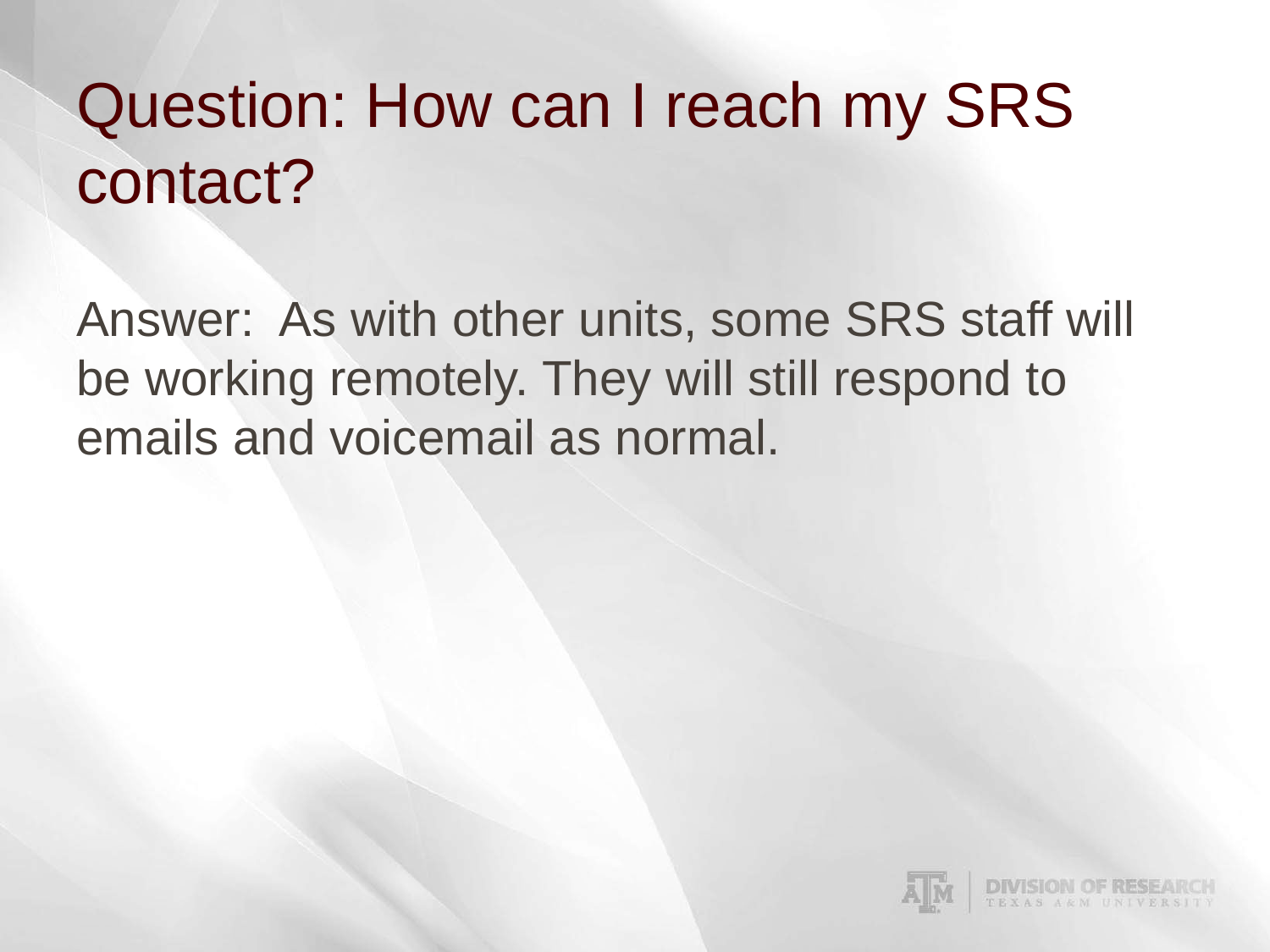### Question: Will there be extensions on due dates for NIH competitive renewals of an existing award?

Answer: That depends -- Late proposals may be accepted. The latest information from NIH is:

NIH will consider whether to accept late applications on a case- by-case basis. NIH (NOT-OD-20-082). Note that a later notice (NOT-OD-20-091) states that all grant applications submitted late for due dates between March 9, 2020 and May 1 2020 will be accepted through May 1, 2020, but that late applications received after May 1, 2020 may not be reviewed until the Jan. 2021 council round. NOT-OD-20-091 also states that the above applies to applications reviewed by CSR (Center for Scientific Review) and does not supersede the IC's (Institute/Center's) discretion. It would be best to check with your program officer about the timing of your renewal application. If your renewal is late and not reviewed in a timely manner, it could mean an interruption of funding. So best to check before submitting.

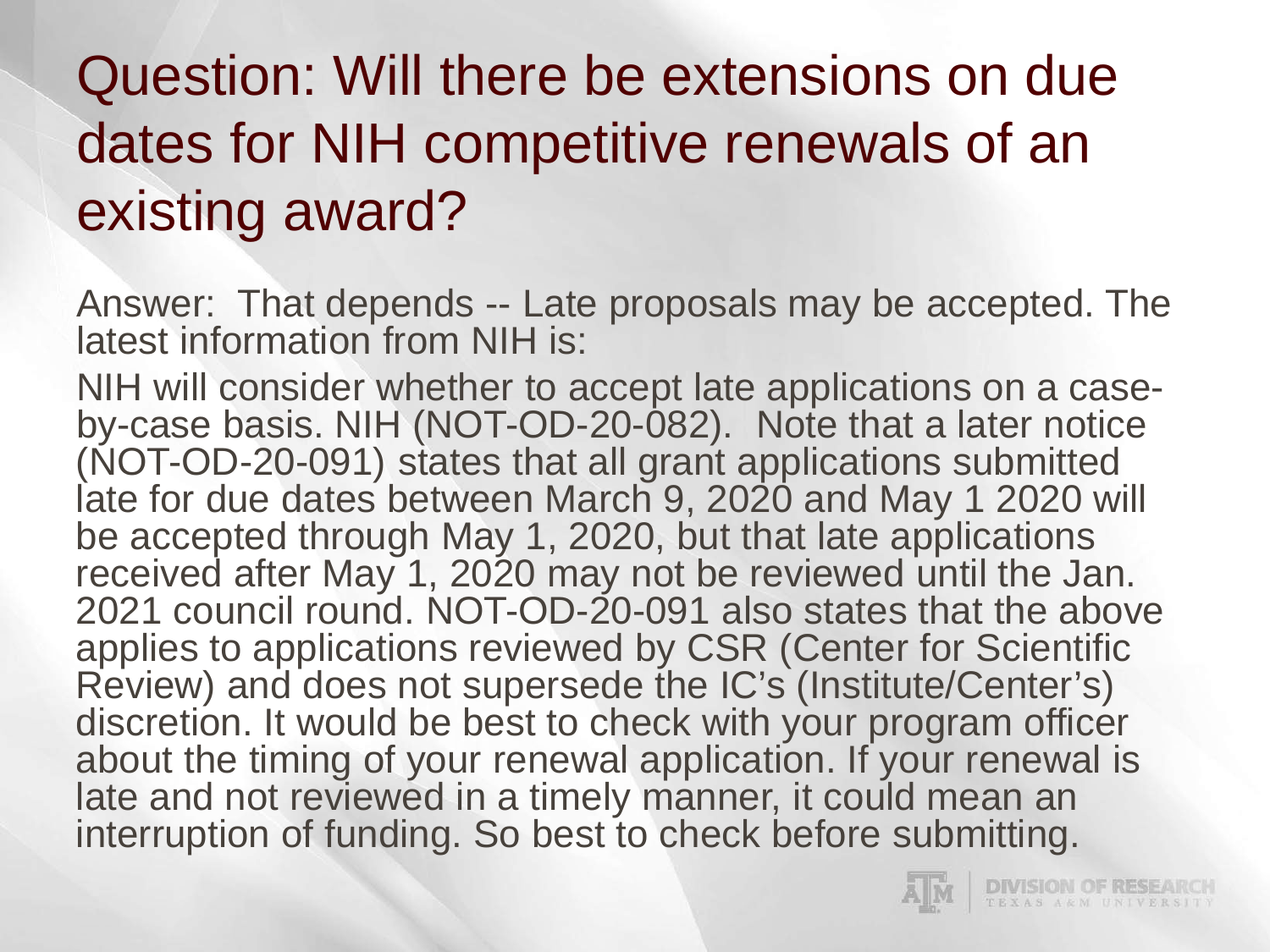## Question: Are there changes in SRS policies about proposal submission during this time?

Answer: SRS is operating in a "business as usual" mode. While most staff are working remotely, they are available via e-mail and phone to assist with proposal submission, project management, and other SRS functions. So there are really no changes in SRS policy. We are here to help.

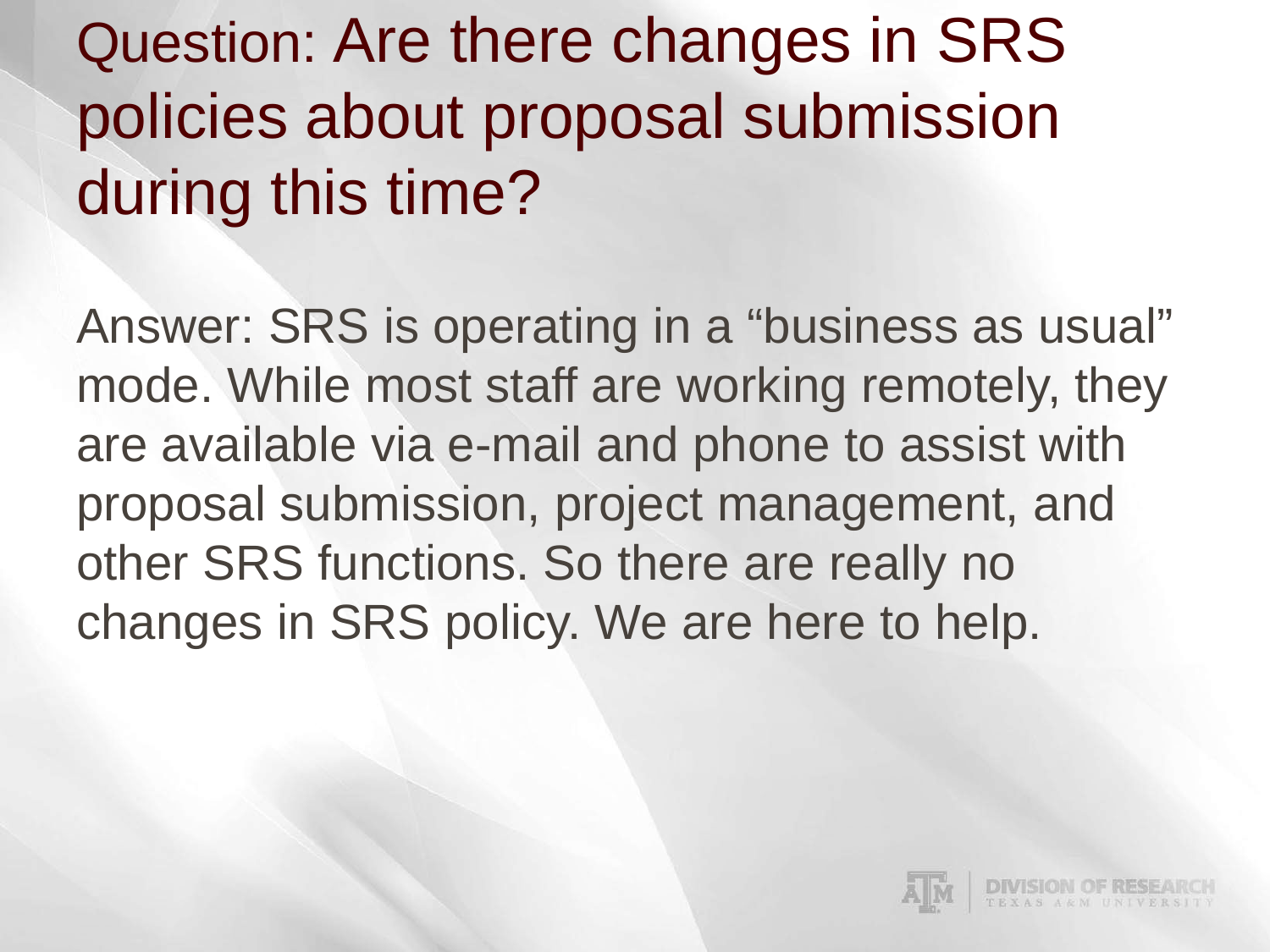Question: Some of the COVID-19 proposal opportunities require very fast turnaround times. Will SRS help me with those or should I just submit on my own?

Answer: If you need help, contact your SRS Proposal Administrator for guidance. We do not want you to miss an opportunity. We are giving priority to COVID-19 proposals.

For any contact at SRS, remember to check the "My Contact" section on our website, [https://srs.tamu.edu/.](https://srs.tamu.edu/)

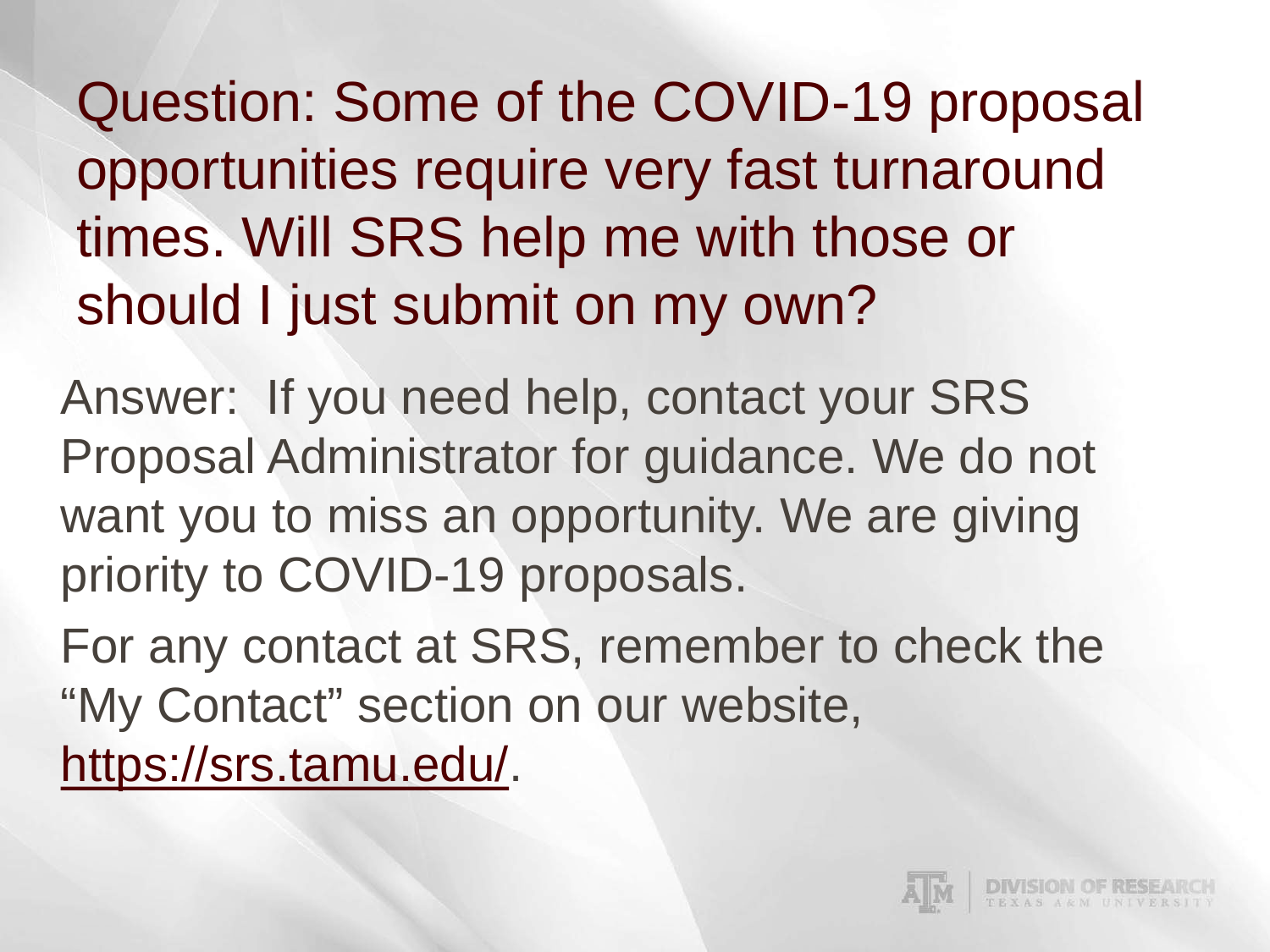Question: Can a principal investigator working remotely during self-isolation charge salary/effort on a federal grant?

Answer: Yes, as long as the investigator remains engaged in the project. NIH and NSF prior approval requirements regarding disengagement from the project for three (3) months or more, and effort reductions of 25 percent or more, remain in effect.

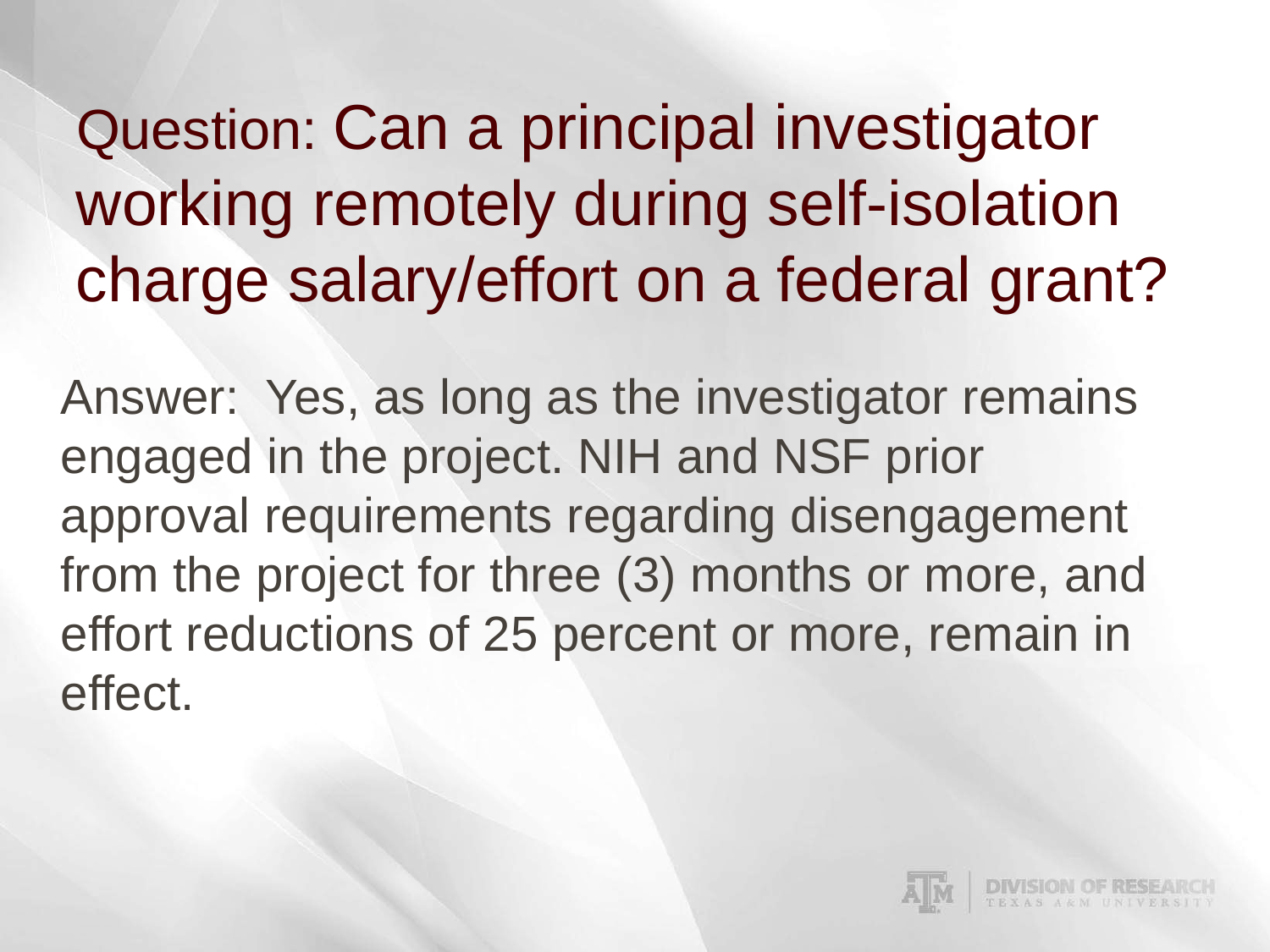Question: How to handle the canceled airfare that was intended for grants but has been refunded as airline credits. How are we handling these expenses for all types of grants?

Answer: It Depends. Several scenarios will be discussed.

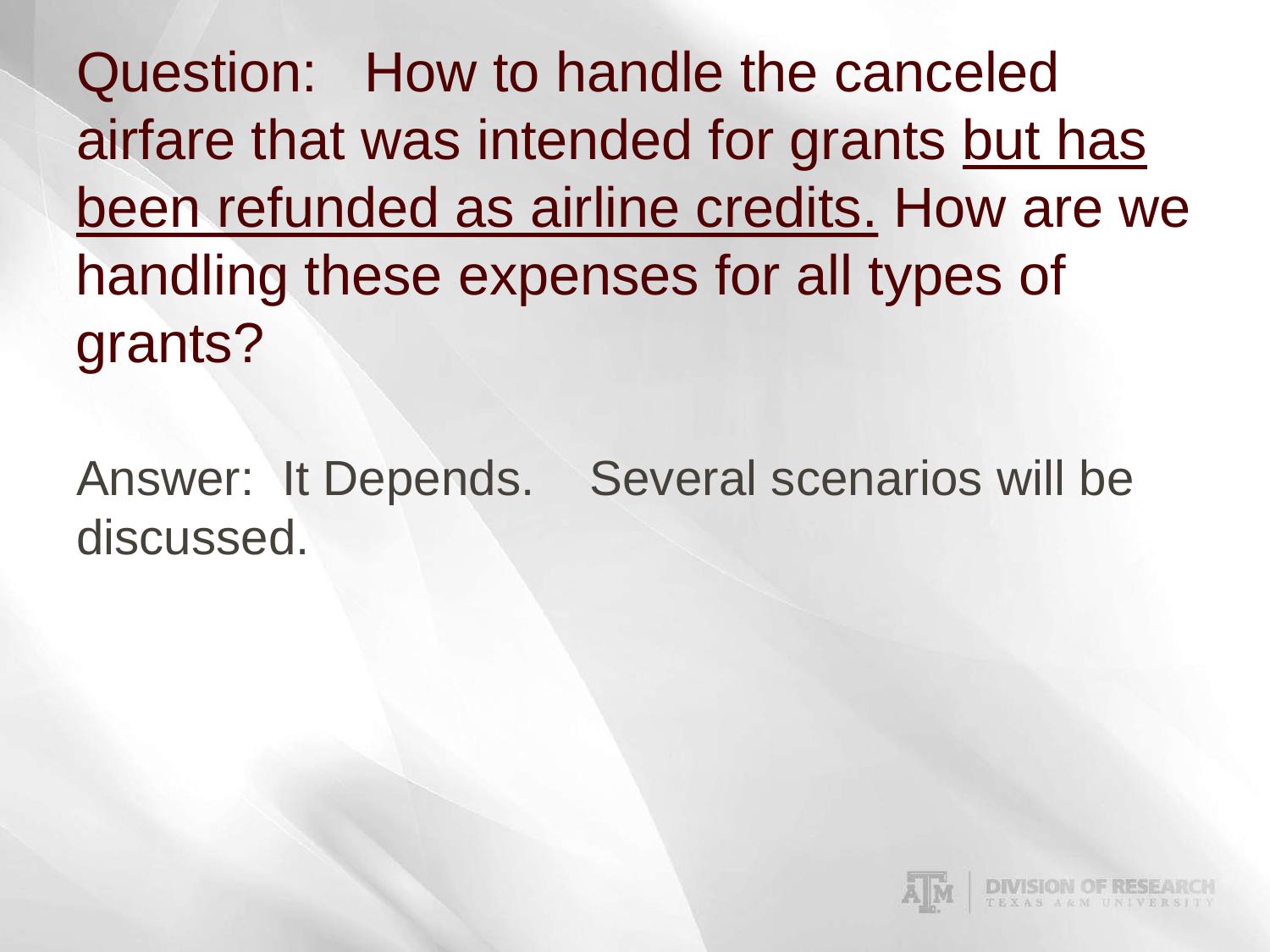Question: For a canceled conference airfare, will those expenses need to be coded C19 in Ref A in concur when routing? Based on what I see the expense is allowable to charge to the grant, I am just unsure if the code is needed. Since C19 in Ref A will be reported to FEMA and could possibly be reimbursed. The airfare was charged but a credit was given for future use and they intend on using it for the future conference when it is allowed again.

Answer: Yes, per member guidance, please put the C19 designation on Concur reports that contain cancelled airfare due to COVID-19.

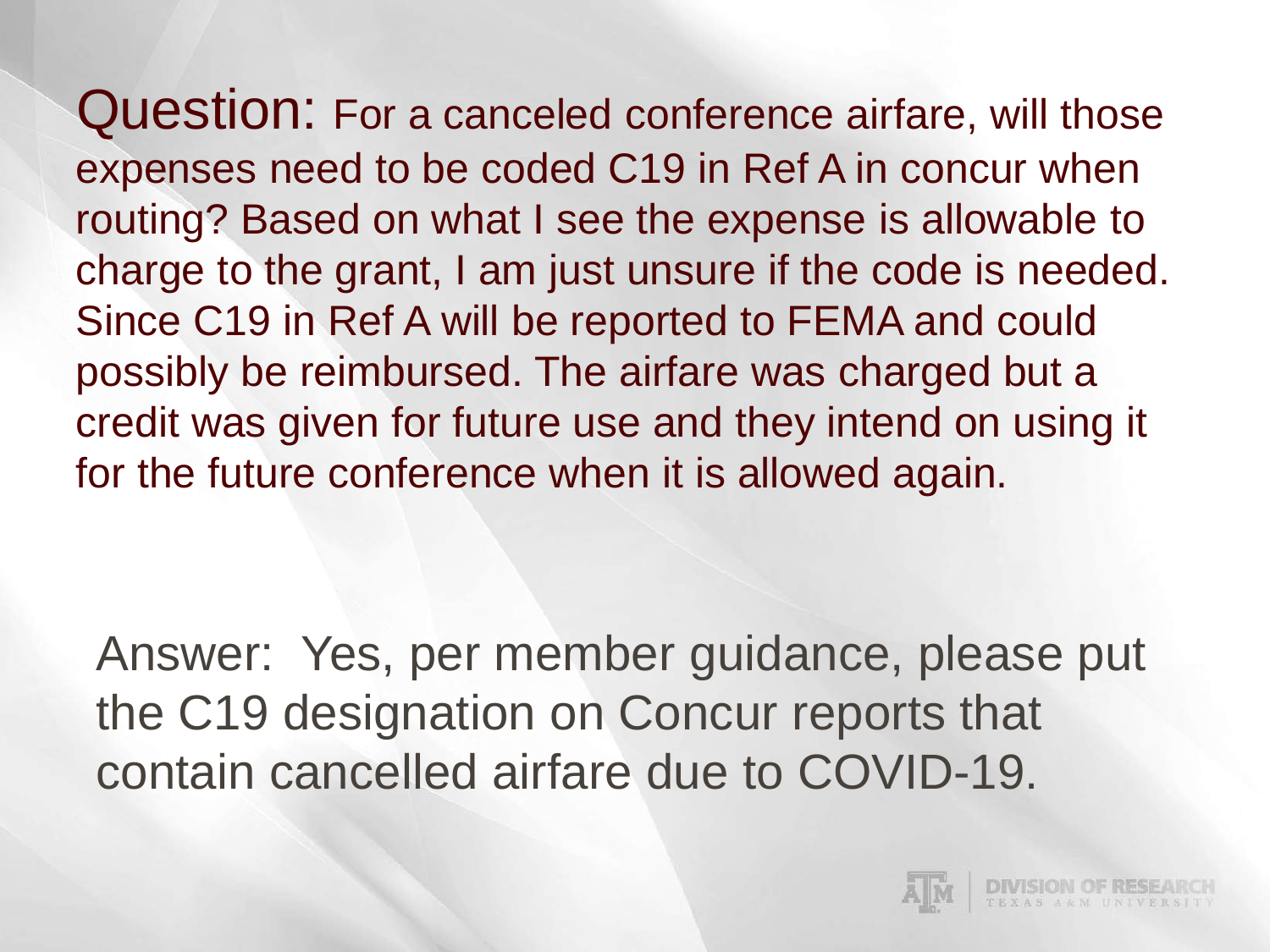Question: Are sponsors of projects with end dates between now and August going to give an automatic extension, and if so, for how long?

Has NIH given consideration to permitting institutions to give a blanket notification to NIH regarding an institution's status vis-à-vis COVID-19 restrictions and the impact on grant activities?

Answer: NIH is requiring institutions to notify NIH of problems, delays or adverse conditions related to COVID-19 on a grant-by-<br>grant basis.

NIH has issued specific guidance stating that RPPRs due within the next 90 days should include a description of any COVID-19 effects and impact on research outcomes, as well an outline of when recipients believe they will be able to include more detail about disruption to research efforts.

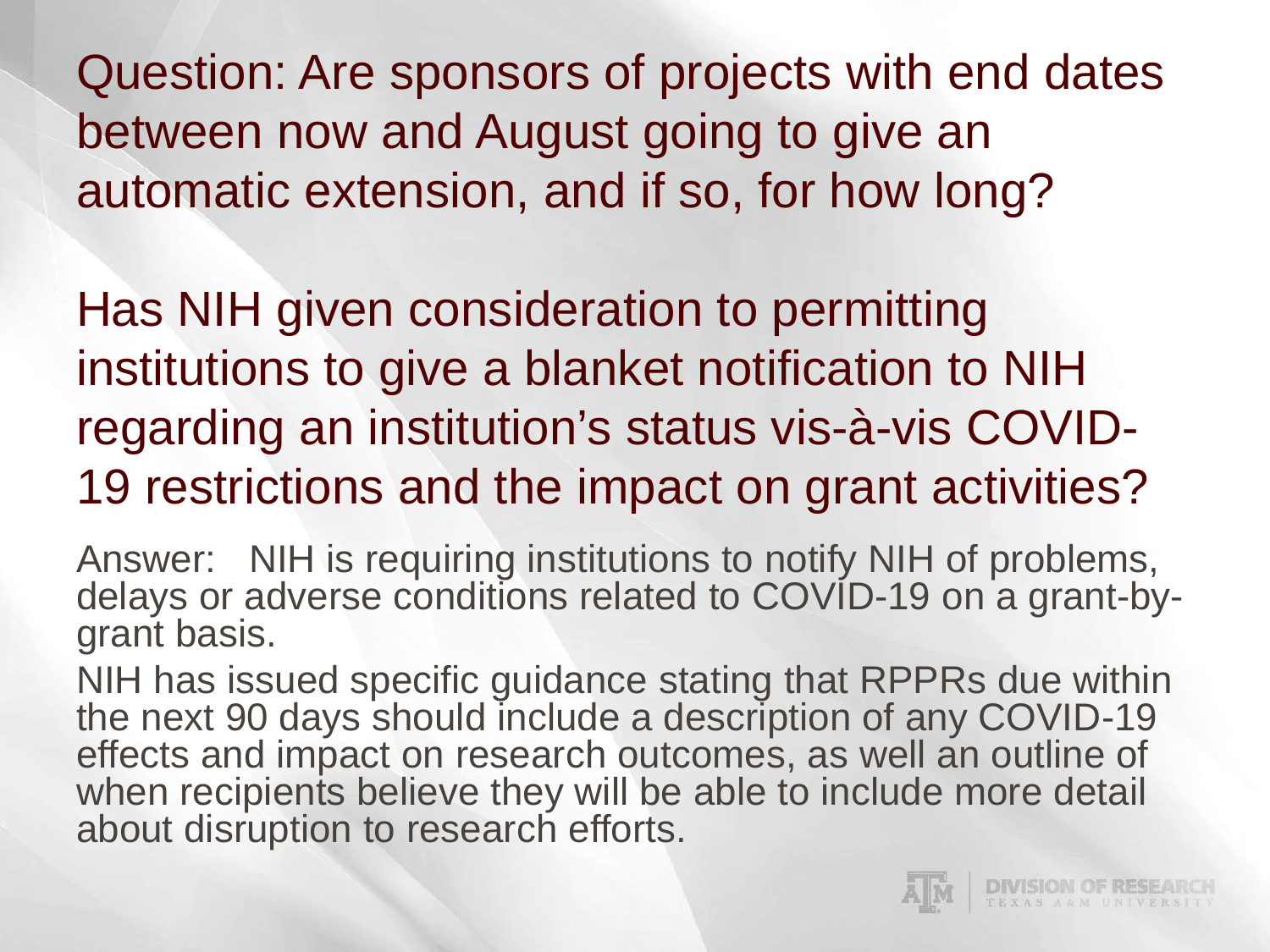#### Question: One of our PIs responded to a subaward invoice review by saying "COVID19 delays everything nowadays. How can I certify such a statement as below?"

Our normal requested response is "I certify these costs were incurred to conduct research and are properly chargeable to the project listed above. All deliverables or reports required to date have been received and are acceptable. The work is currently on schedule and I am not aware of any delays or potential delays."

Answer: New Certification language: "To the best of my knowledge, I certify these costs were incurred to conduct research and are properly charged to the referenced project. All deliverables or reports required to date have been received and are acceptable. COVID-19 may have adversely impacted the productivity of the work but I am unaware of delays or potential delays due to other reasons."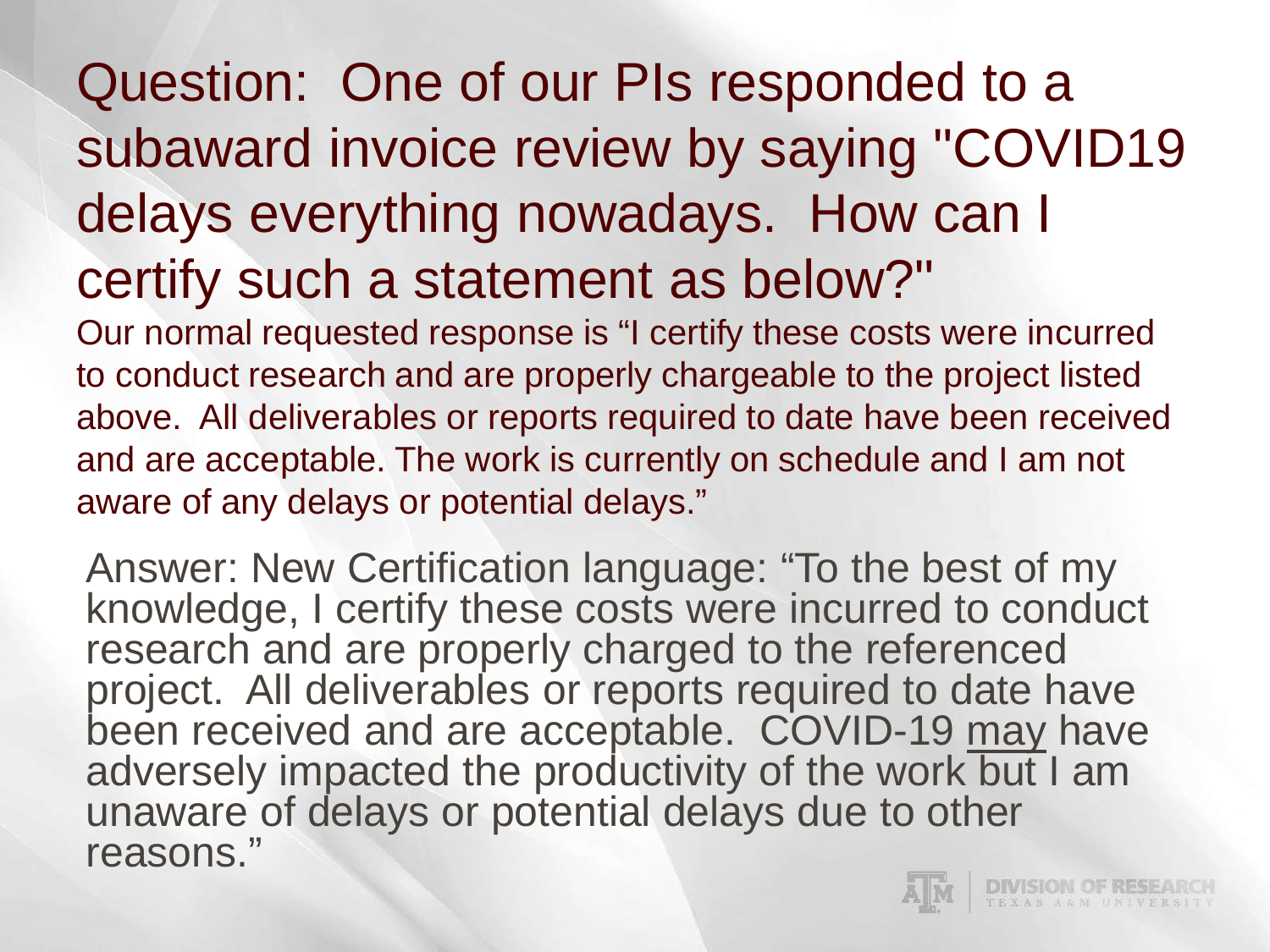Question: Will NIH permit the carry-over of trainee support funds under the COVID-19 flexibilities afforded by NOT-OD-20-086, Flexibilities Available to Applicants and Recipients of Federal Financial Assistance Affected by COVID-19?

Answer: NIH will permit carry-over of trainee support funds as part of the flexibilities it has extended concerning training, fellowship and career development awards. NOT-OD-20-086 states that "recipients may extend awards affected by COVID-19" by notifying the funding Institute or Center (IC).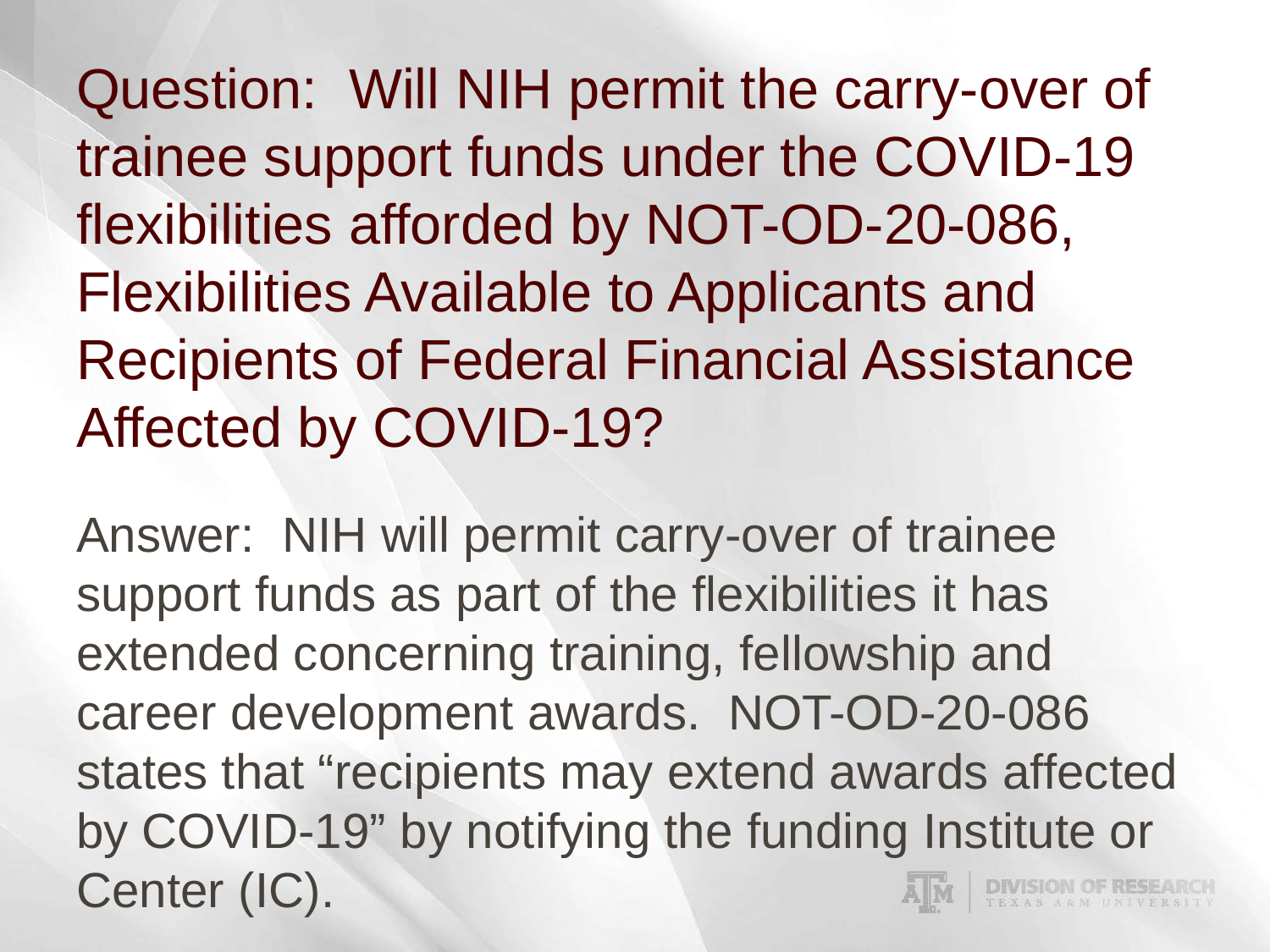### Resources

- DOR website: <https://vpr.tamu.edu/covid-19>
- OMB Memo M-20-17 Administrative Relief for Recipients Affected by COVID-19 Due to Loss of Operations
	- Provides flexibility in the administration of grants
- Council of Governmental Relations (COGR)
	- [https://www.cogr.edu/institutional-and-agency](https://www.cogr.edu/cogrs-faqs-and-resources-covid-19s-impact-federal-awards)responses-covid-19-and-additional-resources
	- [https://www.cogr.edu/cogrs-faqs-and-resources](https://www.cogr.edu/cogrs-faqs-and-resources-covid-19s-impact-federal-awards)covid-19s-impact-federal-awards
	- Agencies Implementation letters/guidance
	- COGR's Federal Agency Guidance Matrix